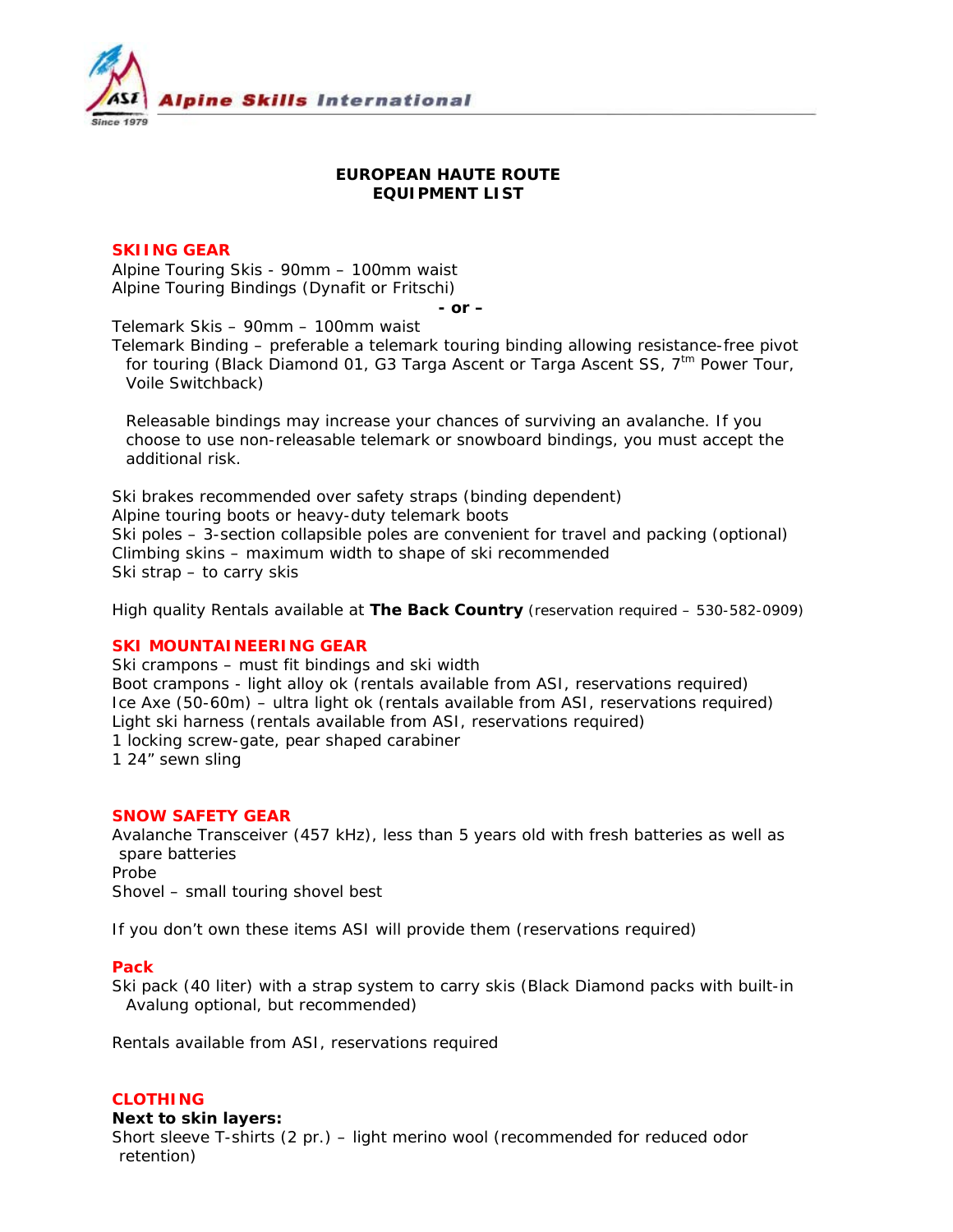Long sleeve light merino wool or zip t-neck Merino wool or capilene briefs (3 pr.) Merino wool or capilene light long johns Ski socks (2 pr.)– wool/nylon blend or similar

# **Outer layers:**

Soft-shell jacket (lightly insulated) or fleece pullover or full zip Soft-shell mountain pants (AKA "guide pants" – synthetic stretch woven fabric) - Patagonia, Mammut or similar Puff jacket (nylon with synthetic insulation) Light alpine windshirt or Nano Puff (optional) Light outer rain jacket Light wool hat Light neck gaiter (European buff or fleece) Sun hat – with visor Gloves – medium weight, warm ski gloves and light gloves for spring conditions Bandana

*This is a recommended optimum layering system. Certain items may be substituted but combination of layers should equal the recommended list for warmth, moisture wicking, wind and precipitation resistance, weight and packability.* 

# **MISCELLANEOUS**

1-Liter water container or hydration system ½ liter steel thermos (optional, but strongly recommended) Sunglasses with side protection Goggles with light lenses for storm conditions Sunscreen – 50+ SPF (small amount dispensed in squeeze bottle) Lip balm  $-50+$  SPF Small personal first aid kit – Moleskin tape (protective heel applications recommended), bandaids, aspirin, personal meds Small toilet kit – toothbrush, toothpaste, 8-10 washn'drys, razor, small liquid soap, small deodorant Camera (optional) Small hand towel Light headlamp with fresh, long lasting batteries Small pocket knife Ear plugs

#### **TRAVEL NEEDS**

Ski Bag Medium zippered duffel bag with pad lock (do not lock on airline flight) Clothing and footwear appropriate for winter continental travel Passport, Passport pouch Rescue Insurance information Credit Card

#### **FOOD ON TOUR**

ASI will provide breakfasts and dinners along the tour. When we arrive at each hut in the afternoons, ASI will provide a round of hot water. Participants can make their own tea, instant coffee or other hot drinks to re-hydrate. Other drinks including beer, wine or additional water may be purchased individually.

#### Lunch Food:

Snack lunch food items can easily be purchased in Chamonix for the first 2 ½ days of the tour, then again in Verbier for the final  $3 \frac{1}{2}$  days of the tour. Some people my wish